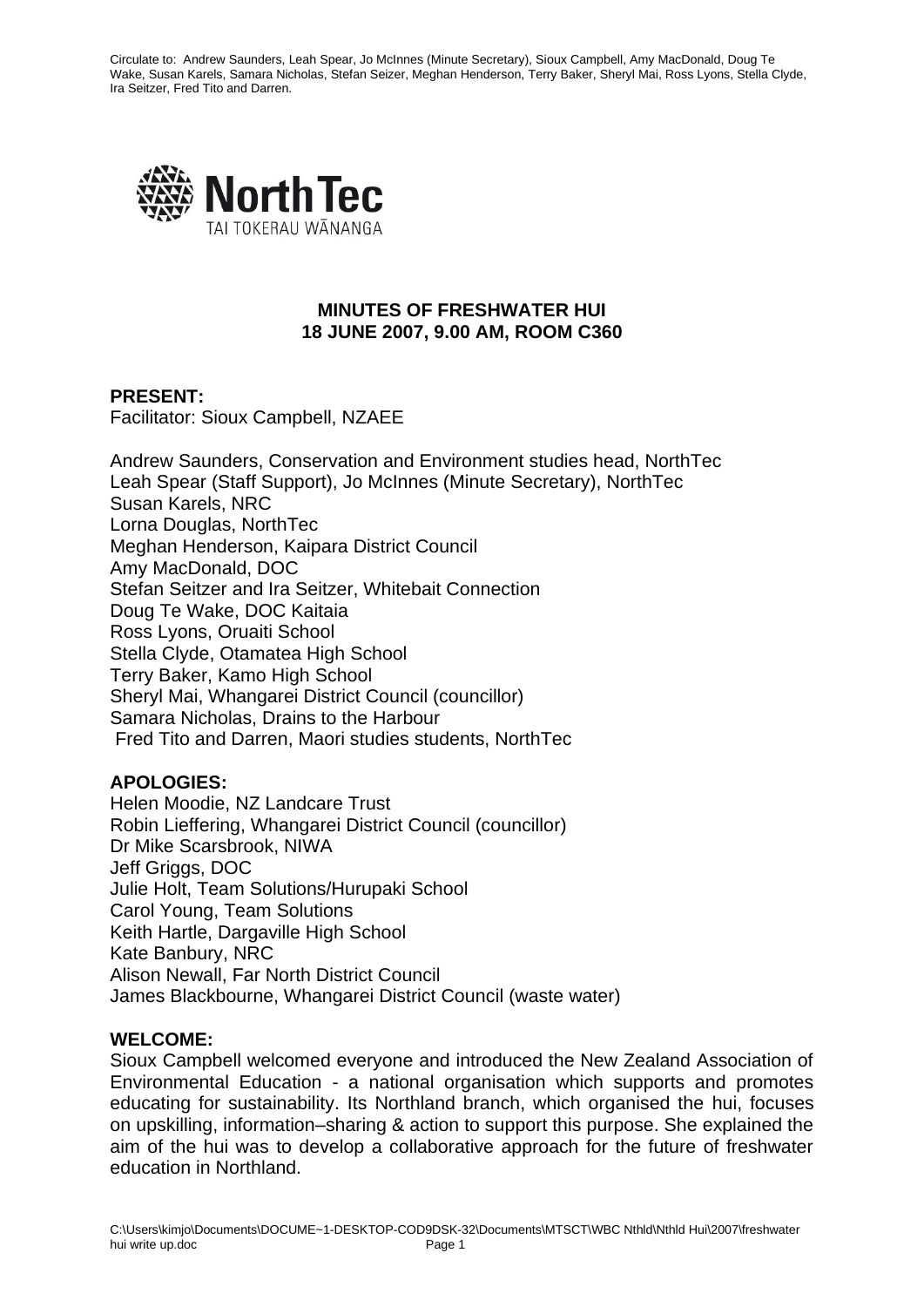A range of workshopping techniques was used throughout the morning to gain information, stimulate discussion and critical thinking and develop action points.

## **What are we doing now?**

Amy McDonald presented maps DOC had recently produced of where waterways in Northland had historically been and their very limited extent now. The 5% or so of remaining freshwater sites demonstrates a clear need to raise awareness and promote education with schools, community groups and agencies in Northland. Only a very small amount of those waterways is formally protected.

Participants described the work they're currently doing with freshwater education.

### Otamatea School

- Wetland restoration project in Maungaturoto. incl "Gateway"
- "Don't bother the bugs" via **WBC**
- Initiate tree growing
- Kaitaia School working on a "Wetlands" project

#### **Oruaiti**

- Wetland enhancement and fencing of Inanga stream
- Visiting schools/modelling

#### Kaipara District Council

- Biodiversity enhancement fund this year had a couple of freshwater applications which were successful
- Kai Iwi Lakes protection proposals -whether to ban power craft at the larger lake. General consensus is that it needs to be managed better. Meeting at council 20/06/07 to discuss this further
- Monitoring department

### Northland Regional Council

- Environmental enhancement fund \$500,000 for Freshwater School Fund
- Schools fund is currently \$15,000 a year and in 2008 will be \$20,000. Schools can apply for a \$2,000 grant per year
- Workshops
- Promote working with children and staff at schools
- School Visits SCHMAK
- Environmental schools
- Sciences monitoring, research, hydrology
- Storm water standards
- Water quality testing

### Whangarei District Council

- Hikurangi swamp drainage project so it can be farmed
- WDC is involved with community projects
- Water testing thru laboratory moving toward Rain data
- Water abstraction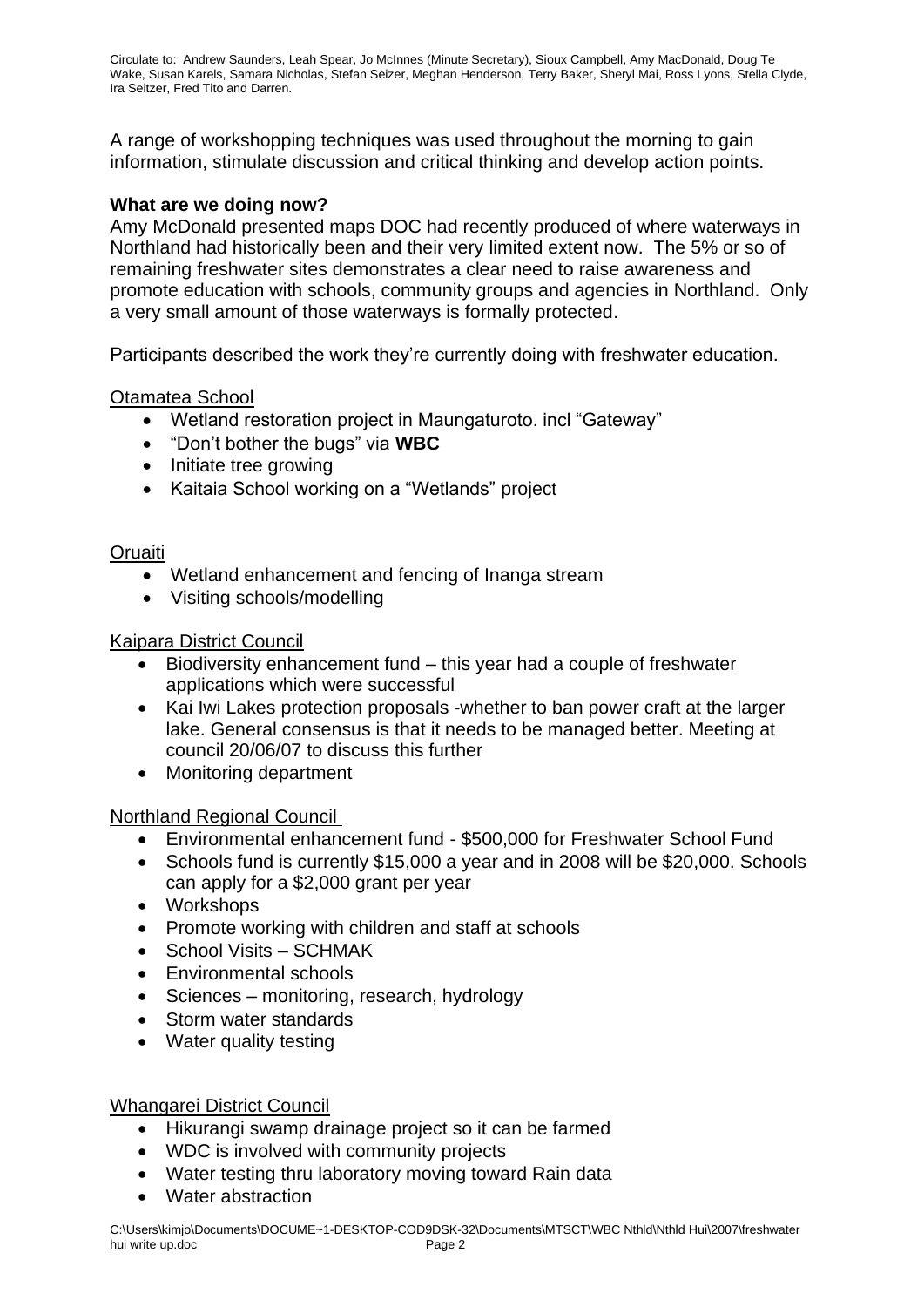- Catchments management plans
- Conditions on resource consents
- Parks/Reserves riparian planting
- New biodiversity fund this has just started and currently is worth \$20,000 establish criteria
- Storm water standards are improving and attitudes to this are changing
- Drains to Harbour program this falls under same umbrella as the Whitebait Program. It is funded in 2007 by WDC for 10 schools

### Department of Conservation

- Mapping
- Advising on freshwater management
- Responsible directly for managing public conservation land but also has a mandated role in conservation of threatened species on private land
- Kaitaia area four schools on Whitebait Connection
- NZ Landcare Trust group liaison
- Eco Sourced plants
- Maintaining and restoring lakes
- Dune Lakes
- Kaitaia is the most active area in Freshwater projects

#### **Northtec**

- Focus on developing capacity
- Regionalised environmental studies. Northtec provide labour to schools on finishing/aiding Whitebait programs
- There are currently 400 students involved in the Conservation Environmental Program
- Project monitoring annually
- Level 6 Freshwater Ecology paper
- Staff involved in consultancy with councils and Department of Conservation
- Level 2 Horticulture has 1000 students forming small nurseries around the region. Fund under education could be a community asset. Schools should contact Noel Henry who is the co-ordinator for these programs.
- Andrew Saunders has access to community education funding.

### Whitebait Connection – (Meryl ?? delivering in Northland)

- Last report stated how many schools and students Meryl works with
- Maintaining relationships in schools
- Whangarei based nursery is under resourced, Buck Cullen is facilitating programme at the Nursery
- Funding support ex Department of Conservation
- Whangarei Falls Project
- Marae Whangarei based with Northland Regional Council
- Ongoing requests from schools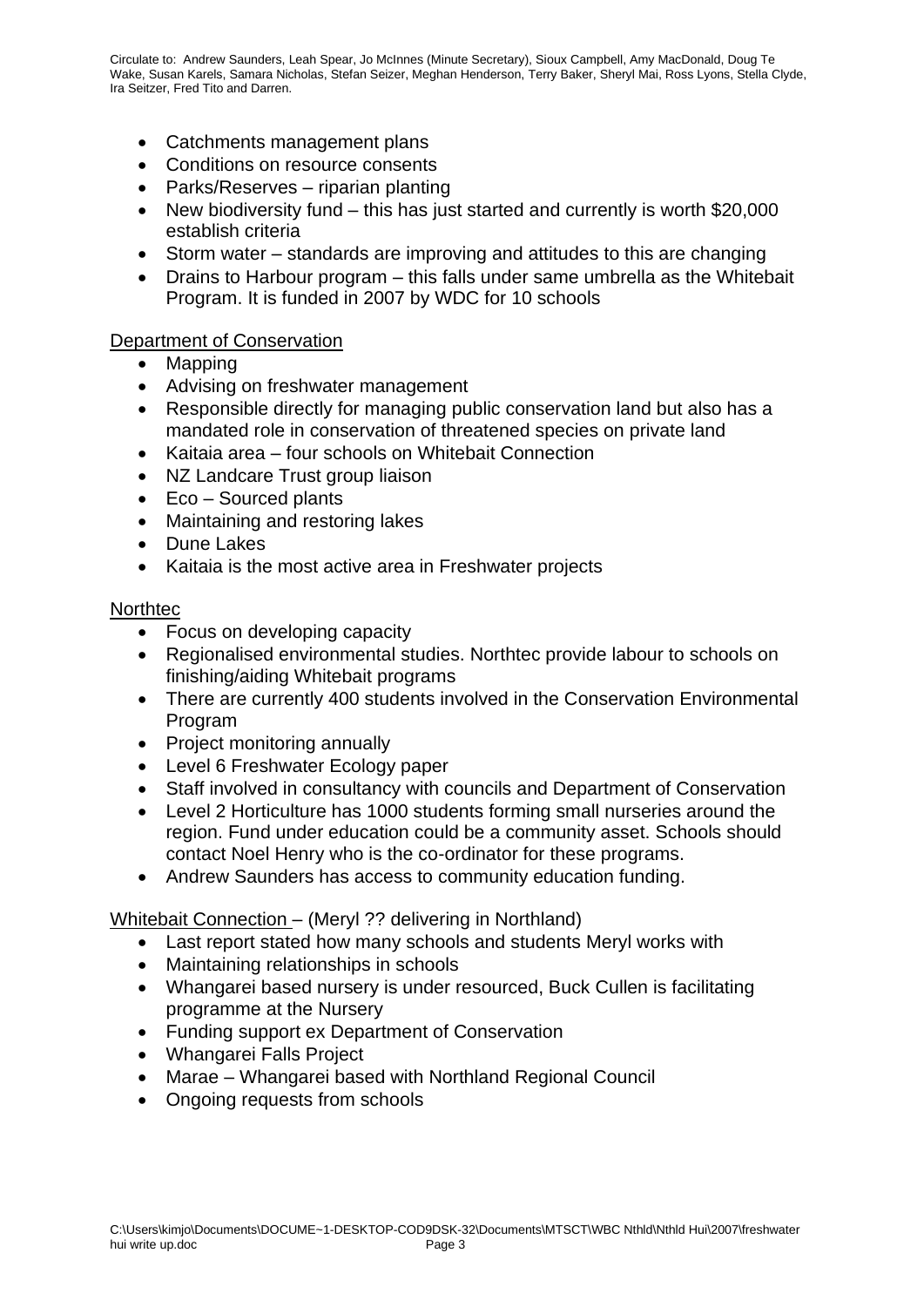# **What should we be doing?**

The hui broke into groups to identify relevant content of various statutory documents, guidelines and reports including:

- Northland LTCCP
- Conservation Act
- District LTCCPs
- Curriculum
- RMA Amendments & Local Government Act
- NZ Biodiversity Strategy
- Regional Policy Statement
- New national priorities for biodiversity management.

# *Regional Policy Statement*

- 3.3 Water Resources
- 9.4 Promotion of awareness and involvement of community in solution
- 11.4 Regional Water & Soil Plan
- Part IV 17 Water Quality introduction, issues, policies/methods, environmental results anticipated
- 13.1-3 Informed participation of the community in the management of natural and physical resources at area
- Individual and community stewardship
- Greater public awareness and understanding of Maori Cultural & Spiritual values.
- 17.d) To require removal and clean up of rubbish and dead stock from water bodies
- 17.3 Maintenance or enhancement of water quality of natural water bodies be suitable for purpose!
- 19.3 **-**Adverse effects of human activity are avoided, remedied or mitigated
- 18 Water Quantities introduction, issues, policies/methods, environmental results anticipated
- 19 Outstanding Natural Features and Outstanding Landscapes
	- $\circ$  Fig 2 Northland Region Major rivers, catchments areas and lakes

Example. Regional Policy Statement Pg 96 Water Quantity/Abstract Re. Waimarie Project Key 1: Increase capability and capacity

# *Statement of National Priorities for Protecting Rare and Threatened Biodiversity on Private Land.*

# 4. Priorities

- *Indigenous vegetation (restoration)*
	- ➢ land based
- *Indigenous vegetation* 
	- $\triangleright$  sand dunes
	- ➢ wetlands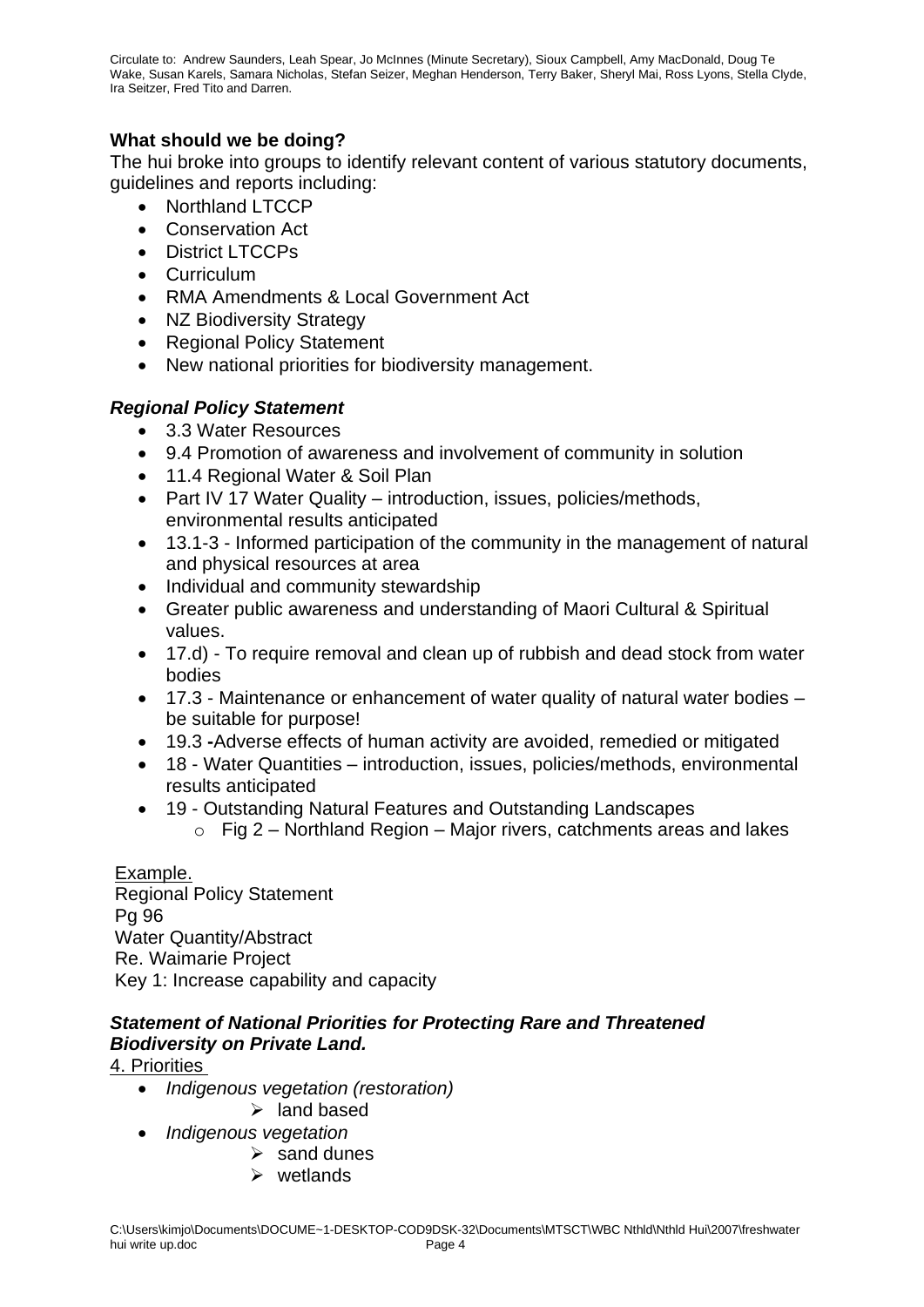• *Indigenous vegetation – associated with 'originally rare' terrestorial ecosystems* 

 $\triangleright$  cave systems

• *habitats of acutely and chronically threatened indigenous species*

## *Regional LTCCP*

- Sport and Recreation
- Quality of life retains and enhances & regional identity (no outcomes)
- Uses
	- ➢ Local Government Act '89'
	- ➢ Mandate
	- ➢ Resource Management Act '9'
	- ➢ Promote the sustainable management of the regions natural and physical environments
	- ➢ Section 62
	- ➢ Resource Policies
	- ➢ Water Quality
	- ➢ Water Quality and Flows
	- ➢ Protection of water bodies
	- ➢ Sustainable use
	- ➢ Maintenance of Flow
	- ➢ Efficient
	- ➢ Structures & waterways
	- ➢ Environmental Health and Safety
- Community Outcomes
- Improve water quality
- Reticulate sewage
- Monitoring (Diploma)
- Flood Management
- Regional Community Outcomes
	- $\triangleright$  sustainable management of natural environmental
	- ➢ people educated and skilled

# *NZ Biodiversity Strategy*

Theme 2 – Freshwater biodiversity Desired outcome for 2020

- Condition of freshwater ecosystems habitats is protected
- Restoration of degraded/scarce habitats
- Integrated catchments management
- Plant and animal pests managed and eradicated
- No further human induced extinctions of indigenous species
- Land managers and communities continue to be actively involved in protecting and restoring freshwater bodies and habitats of special value to them

Theme 8 – Community participation and awareness Desired outcome for 2020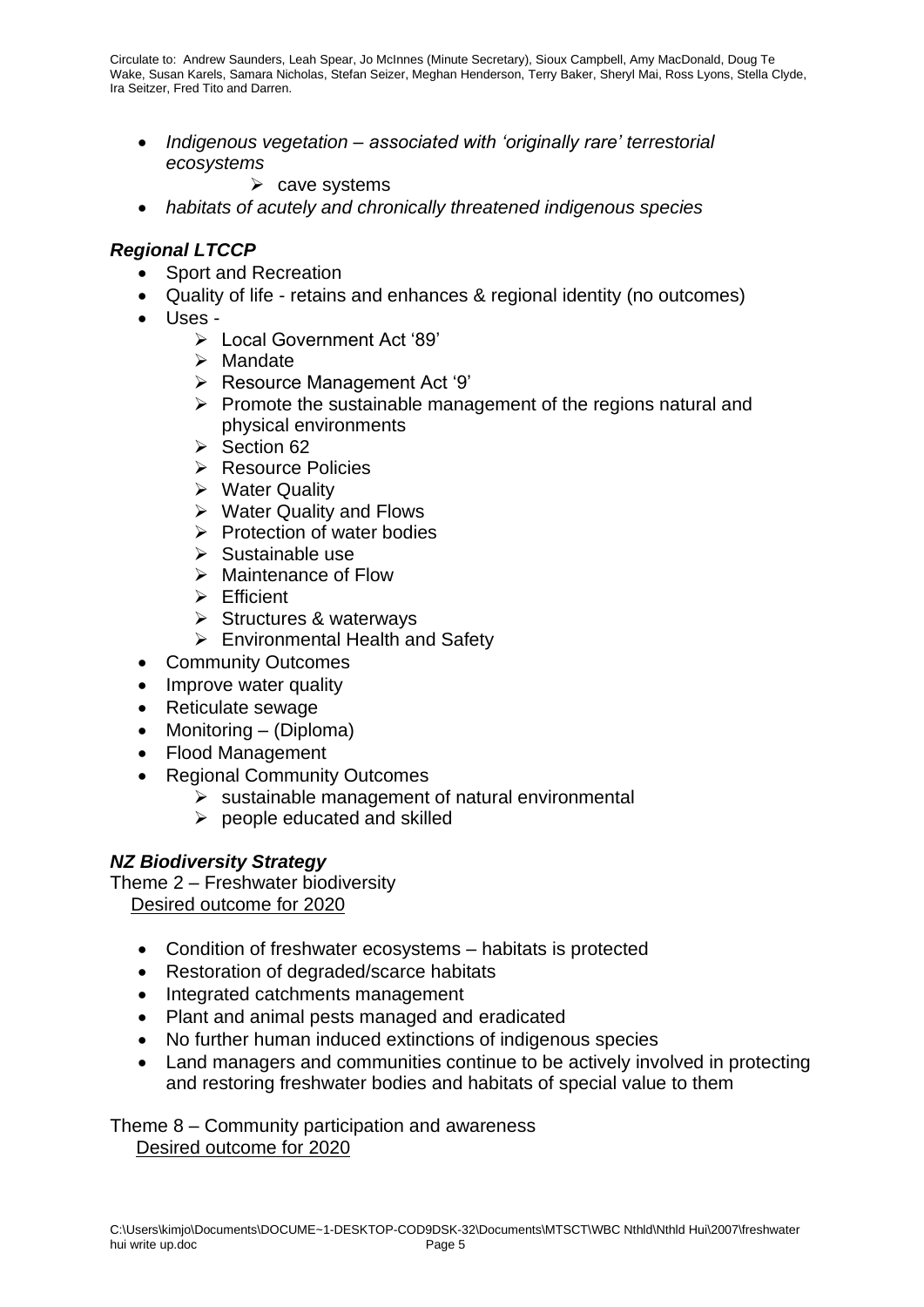- Children and adults are learning about biodiversity through schools, polytechnics,
- Universities and community programs and are actively involved in its care
- People value biodiversity, know how they can contribute to its conservation and
- Sustainable use and are taking responsibility for action within their business,
- Communities and lifestyles.

# **Thinking, reflection and future directions**

The hui broke into a "world café" tables discussion format to consider and document the following four points in freshwater education in Northland:

# *What's not working so well?*

- Patchy/spotty relies on champions not process
- No dedicated resources, policies or processes
- No clear goals
- No "logo" "Freshwater Northland"
- Maybe Enterprise Northland Co-ordination?
- Capacity low few freshwater experts, scientists within the region
- Seemingly low demand
- New species found Ngataki– unknown, hard to manage, what we don't know
- Lack of co-ordination of resources but whom?
- Career path training demand for skills?
- No monitoring of baseline data, SOE reporting
- RMA has no compulsion
- Commercialisation of fish stocks not managed monetary gain
- Over fishing of commercial fisheries
- Confusion over responsibility of roles
- Ask for more input from "old people" who have knowledge
- Not tapping in to the resources we have
- Lack of information sharing between agencies
- People are too busy doing, not sharing
- Resource materials not available
- People don't know where to go to find information
- Funding
- $\triangleright$  form filling
- ➢ people
- Conservation is more important than funding
- We can't drink from our streams anymore!
- KDC no dedicated person
	- $\triangleright$  Biodiversity fund
	- ➢ Kai Iwi Lakes
	- ➢ Limited impetus
- No representatives from the users of the water  $-$  e.g.
	- ➢ Fonterra
	- ➢ Forestry
	- $\triangleright$  Federated farmers have large amounts of money
	- $\triangleright$  (No lobbying of the users NRC, WDC, FNDC, NRC)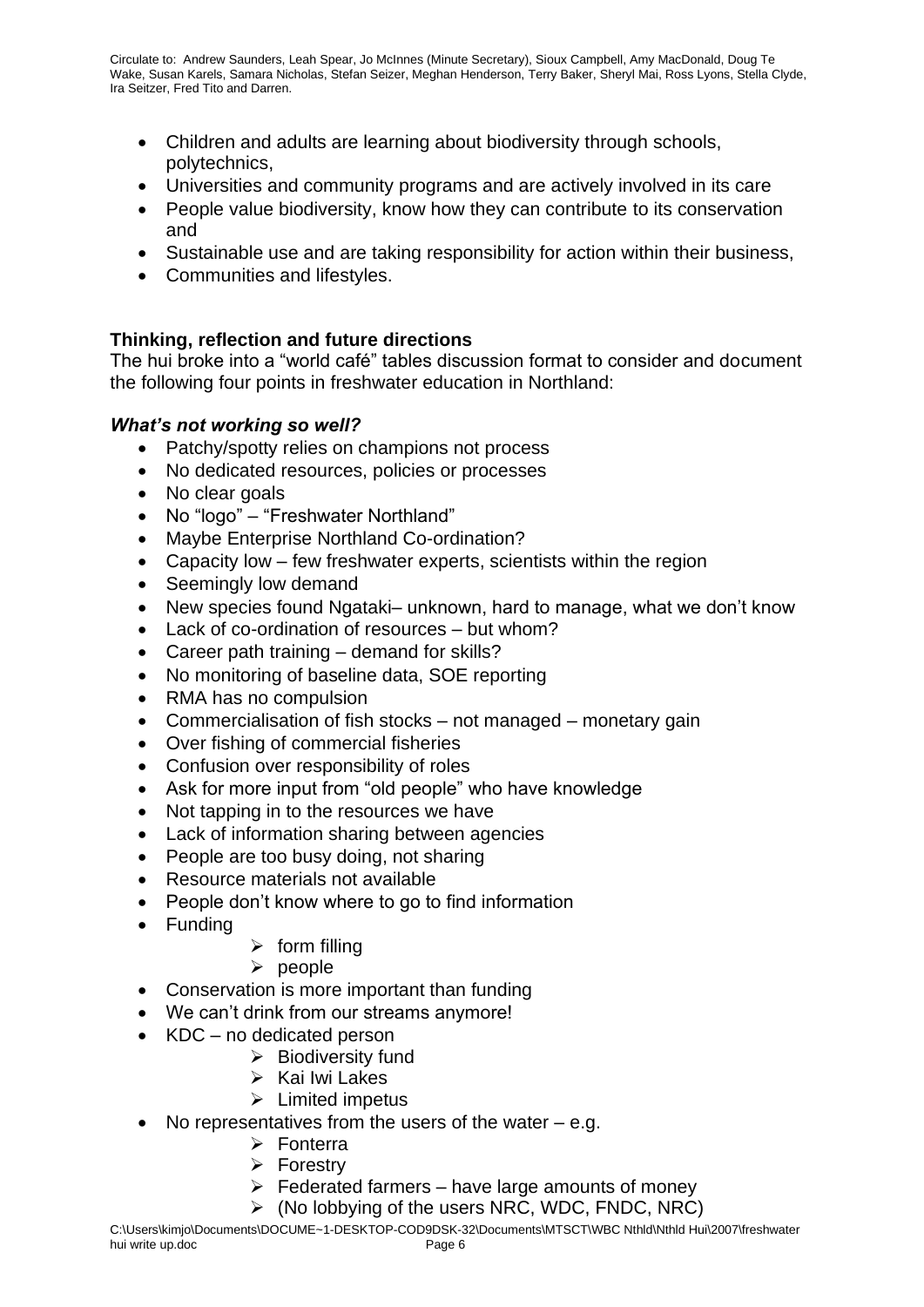- Schools making requests, but not able to continue work because the programmes are not funded
	- $\triangleright$  not built into operating budgets
- Lack of collaboration
- Lack of education of general public
- Advocacy role
- Environmental schools do not give you anytime to do the work
	- ➢ Teachers are overloaded
	- $\triangleright$  Curriculum changes
- -
- Too much paperwork not enough people! (Ratios)
	- ➢ Applications
	- ➢ Consents
	- ➢ OSH
- Need more tools spades etc if a community planting
- Unconverted more communication
- School based child based what about the wider community?
- Lack of fencing of riparian land
- Education officers are overloaded with other priorities
- Programmers from 1° are not flowing to 2° and vice versa
- Dependant on 'inspired' teachers
- Not a compulsory curriculum area
- Lack of awareness of clean water issues
- Need time and energy to process applications
- Need a funding officer/co-coordinator
- Release time for further education (teachers)
- Lack of value of water

### *What is working well*

- Positive media response
- Good, positive community consultant by students
- Strong community buy-in
- Environmental schools is growing
- Whitebait connection program
- Schools
	- ➢ Monitoring
	- $\triangleright$  Pro-active kids want to make a difference
	- $\triangleright$  Take action kids enthusing kids and adults
	- ➢ Do-ers
- Growth of Awareness by policy writers and in community of issues and
- environmental concerns
- Educating more
	- ➢ More and more students
	- ➢ Community members
	- ➢ Representatives/Stakeholders
- EE is inclusive in new draft curriculum. Specific EE AO from 2008 (Level 2)
- Increased knowledge/understanding of freshwater (e.g., technology, assistance)
- C:\Users\kimjo\Documents\DOCUME~1-DESKTOP-COD9DSK-32\Documents\MTSCT\WBC Nthld\Nthld Hui\2007\freshwater hui write up.doc **Page 7** • Progress/completion, etc of rehabilitation/restoration projects in Northland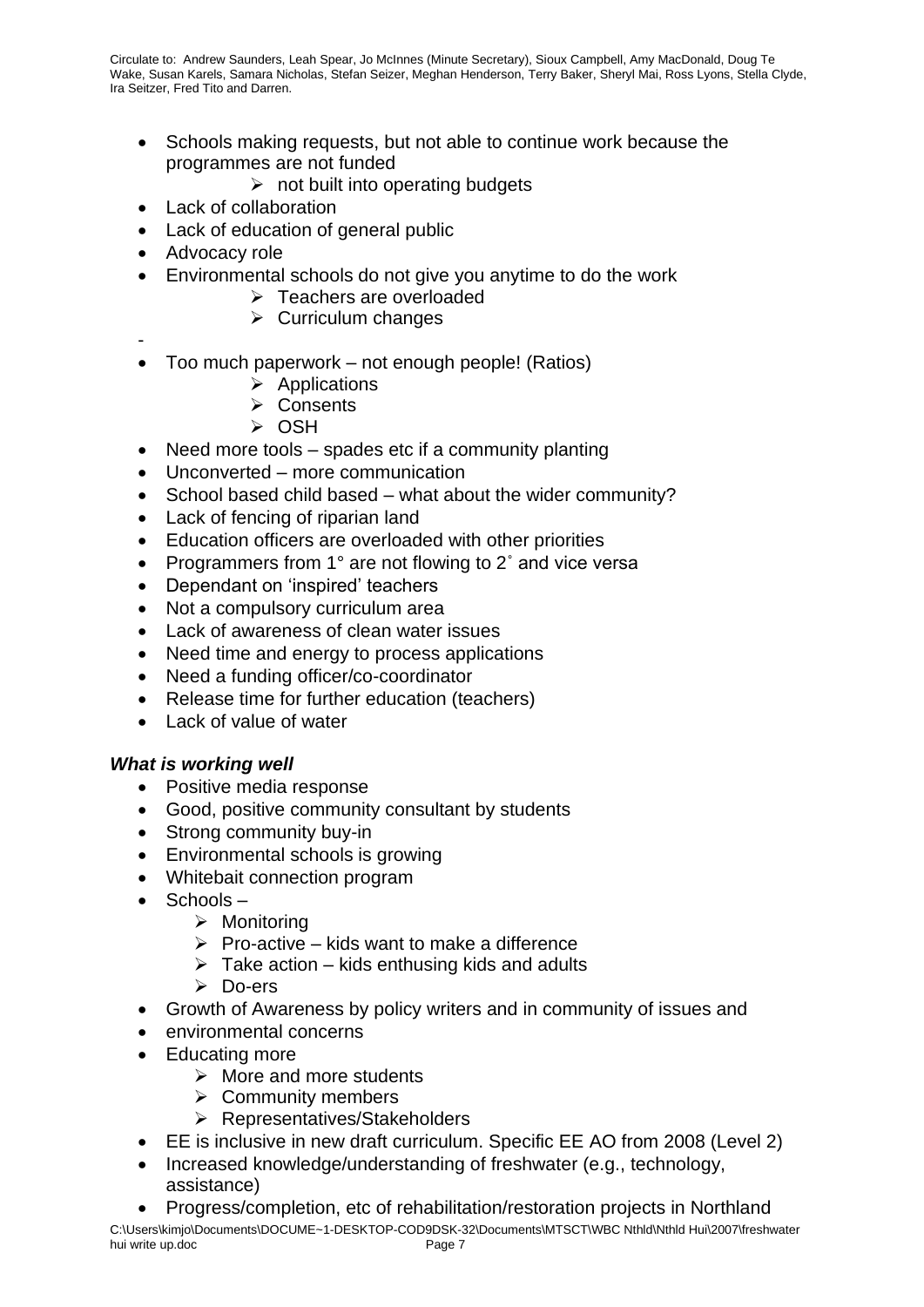- Northland Health water education programme and initiatives
- NRC EED facilitators
- Team solutions science advisors
- Environmental Funding (it helps, thanks) NRC, KDC, FNDC, WWF, WDC?

### *Where we are working together*

- Environmental days at Aroha Island NRC
- Environment/biodiversity funds NRC, KDC etc
- DOC and whitebait connection (esp. Kaitaia)
- EMR local schools and community days
- Whitebait connection and schools
- World water day
- Dargaville field days (DOC and NRC)
- World Wetlands Day Arbor Day (riparian planting)
- NBEG (meetings but what outcomes?) focus on information sharing and
- relationships
- DOC/Northtec freshwater research (mudfish at Hikurangi)
- NZLT and local landcare groups and Department of Conservation
- Oruaiti school for education, consultation with parents, community and the local farm community
- DOC/KDC/Pouto School L. Rototuna planting
- Conservation week (can incorporate freshwater issues)
- Schools working together modelling what is being done, networking
- Drains to the harbour development of education programs involving multi agency co-operation
- Collaborate thinking between organisations/departments
- Support from BOC gases and recycle gases (funding for school programs)
- Alignment of 3° and 2° education (hopefully freshwater education will follow on)
- opportunity for equipment sharing etc
- NZAEE Reporting back on what's going on. Feeling of community and common
- goals
- Seaweek
- Kamo schools primary, intermediate and secondary schools with interrelated
- flow-on programs
- Specific campaigns
- Waimarie Marae
- NRC
- Whitebait connection
- Schools
- Marae and local landowners

### *Where we would like to go*

• All organisations well resourced with people that would help make things happen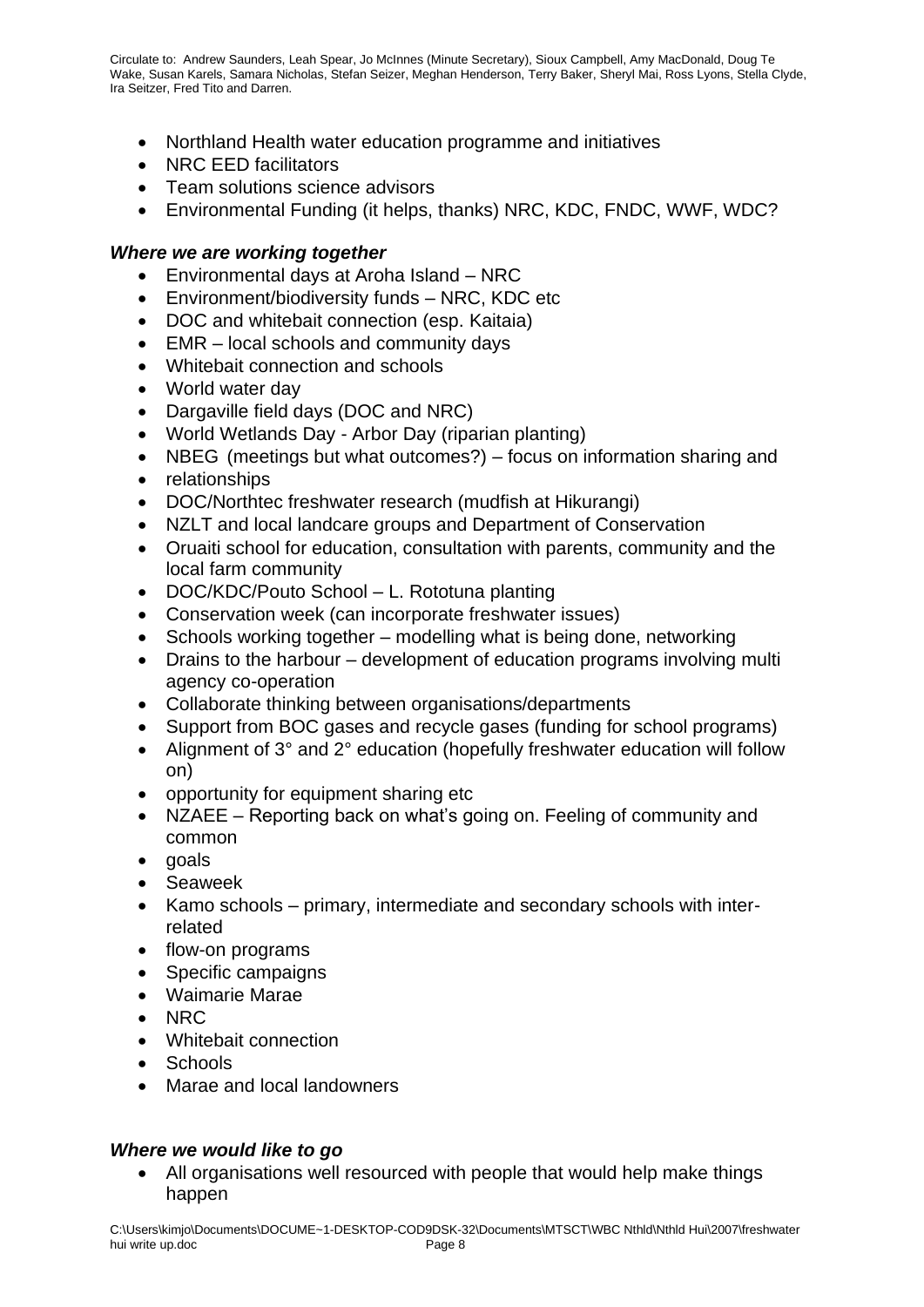- Advertise the polluters
- Pool of skilled labour to work with our tamariki
- Well known active network of people and skills to draw on
- No funding issues
- Swapping resources
- Freshwater quality education officers. Part of government positions
- Free PD for teachers (and release days, petrol etc)
- Promotion, support and cohesion with similar programme
- Here are the tools, e.g., 20,000 plants, just give us your "plan for action" and you can
- have them. For schools and private land
- Recognised connection for Freshwater and Marine environment
- More collaboration with secondary schools
- Paid to get together to moderate "AS" i.e. 1 month and tie in with Polytechnic
- More collaboration with Northtec, Environmental tutors (6 pupils) and teachers (30 pupils) get together
- Funding approvals take too long
- Environmental education funding agents for schools and community groups. **Position**
- at NRC for example
- Recognised integrated curriculum for literacy and numeracy
- Community based monitoring informed by centralised resource e.g. technical & educators
- Enterprise Northland maybe they could help as funding/co-coordinators agency
- More information and agency integration for Freshwater outcomes for the region so we all know what we are doing
- Forum of federated farmers, forestry, Fonterra, NRC, DC's and Iwi.
	- $\triangleright$  each contributes funding and pool for EE, community restoration, Iwi.
- Small community in charge of their own environment e.g. in remote communities
- National television advertising for Freshwater

### **What we can actually do now to work more effectively together**

This was undertaken as an individual sticky-note brainstorm session with the proviso that all ideas contributed had to be realistic and assigned to a person or group with the mandate to undertake the specific idea/action.

- Email network for freshwater and marine networks (Northland branch, NZAEE) so that: We know what we are each doing and capacities so we can promote each other; All to contribute Samara to email out.
- Work collaboratively towards World Wetlands Day and other freshwater related occasions/events. More of us together – more time and resources available – bigger better outcome. Who??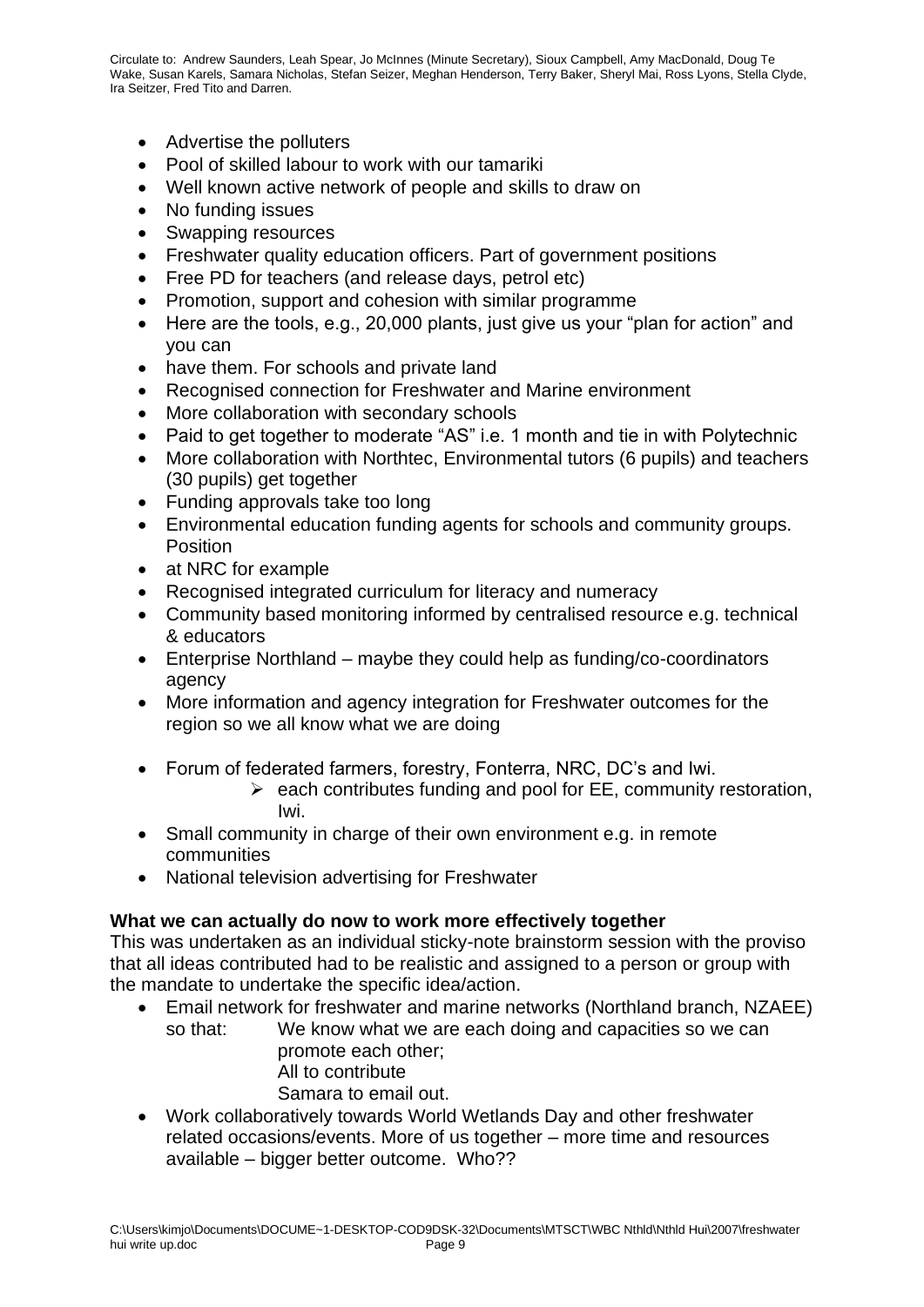- Makes submissions to formal plans such as LTCCPs, regional plans etc to raise awareness of freshwater issues. (NZAEE, individuals, groups, agencies).
- Sponsorship of EE programmes instead try Air NZ and Fonterra (Andrew & Samara)
- Collaboration of cluster schools that are in same communities (Ross for his area) (By individual schools) (Julie and Carol)
- Encourage councils to establish positions that promote, encourage and work with schools and other community groups on biodiversity projects incl freshwater (Councillors. NZAEE to write to WDC, KDC, FNDC)
- Develop a job description for a new "funding broker" position would assist groups throughout Northland (Enterprise Northland)
- Make a list of possible funding sources for freshwater and marine in Northland
	- ➢ (Fund view on Whangarei District Council website need a library card. Who?)
- Simplify funding application processes
	- $\triangleright$  (NRC and others offering funds)
- Establish an Environmental Projects Officer for searching funding (Ent Northland)
- Centralise funding/Professionalise application i.e. through a central agency? ➢ (NRC or Enterprise Northland)
- Establish an advocacy education/funding pool ➢ (NBEG/NIF)
- Establish regional freshwater technical and education forum with KDC, WDC, NRC, FNDC, DOC, Iwi, Federated Farmers, Fonterra, forestry companies etc
- Freshwater stakeholders create a funding forum. All industries including Federated Farmers, Forestry (forest owners), Iwi, Fonterra, WDC, KDC, FNDC, ARC and NRC under a single banner to fund (perhaps) direct freshwater education & recovery. Set goals for region and areas (NRC and Enterprise Northland)
- Promote establishment of the model used by Waicare (Auckland region)
	- $\triangleright$  7 councils supporting a .5 position to have a freshwater educator includes funded positions. Who?
- Check to see whether freshwater issues are discussed at the Whangarei Mayoral Forums (Sheryl)
- Get hold of MFE ("valuing water") campaign find out how it has been implemented and whether Northland can implement (Lorna)
- To be promoting freshwater ecology and preservation as a single issue do not complicate freshwater issues with other environmental matters (All agencies)
- Set criteria for Biodiversity Fund specific to freshwater habitats and ensure that freshwater habitats, wetlands etc are included in the Biodiversity Fund criteria

(Sheryl to talk to David Coleman at WDC)

- Encourage and promote use of rain gardens, particularly beside streams and rivers (All, eg through submissions to plans, in discussions)
- Encourage and promote the use of permeable surfaces (All, as above)